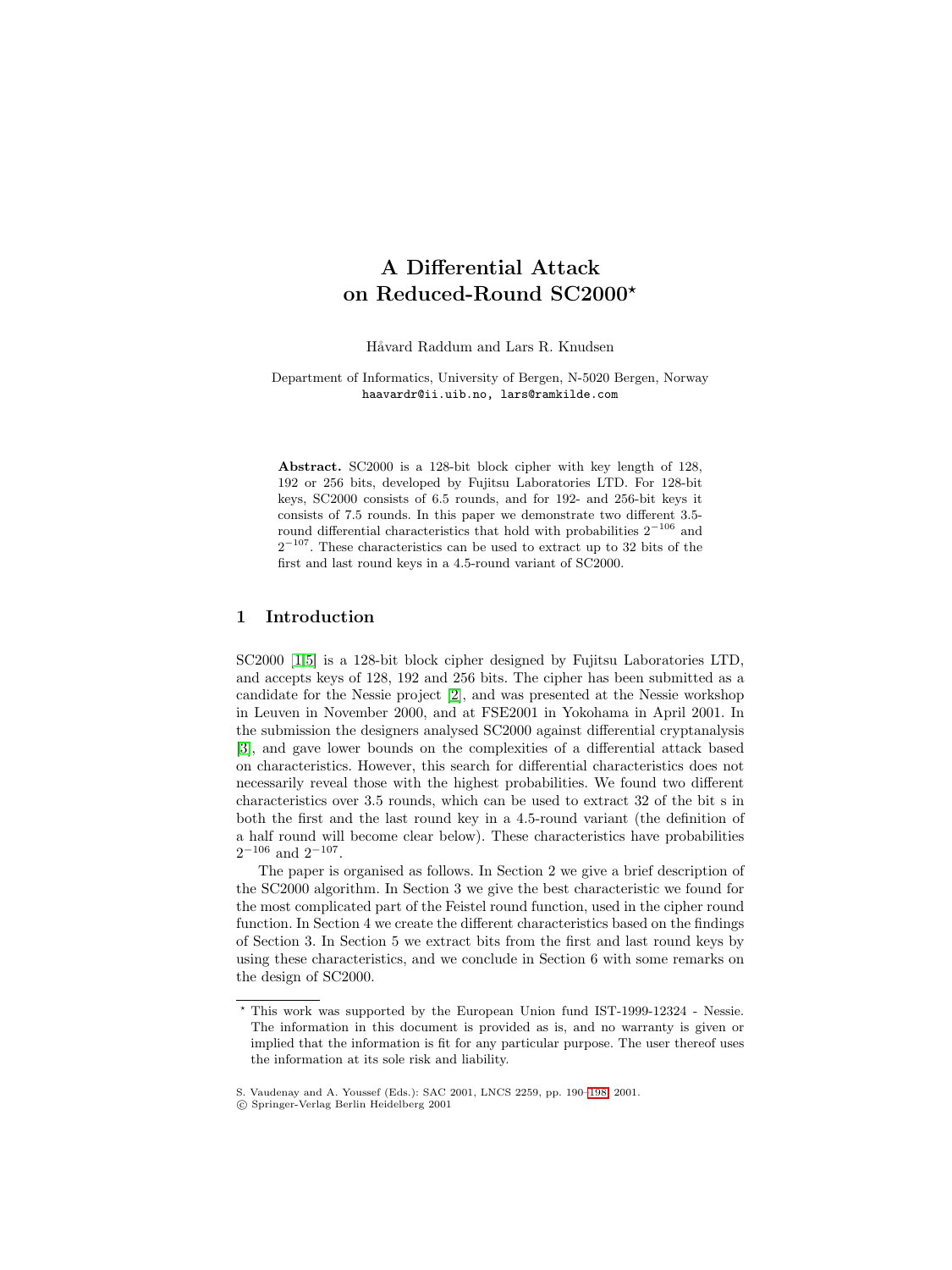## **2 Description of SC2000**

The plaintext block in SC2000 is broken into four 32-bit words. The plaintext words are first XORed with a round key, and then passed through a layer of 32 parallel 4-bit S-boxes. We will call one of these 4-bit S-boxes S4 in this paper. The input to S4 are the bits that are in the same position in each of the words, see Fig. 1. After this the block is XORed with another round key. The XOR with a round key, the 32 executions of S4, and the XOR with a different round key is what we call one half round. The block is now broken into halves, and passed



**Fig. 1.** How the 4–bit S–box works on the bits in position j.

through a two-round Feistel network. The round function in the Feistel network is depicted in Fig. 2. Each of the two words that are sent into the round function are first passed through a layer of two 6-bit and four 5-bit S-boxes, called S6 and S5 respectively. To create diffusion, each word is then regarded as a vector of length 32 over  $GF(2)$ , and pre-multiplied with M, a 32x32 matrix over  $GF(2)$ . Let the two words of output from the multiplication of M be  $a_1$  and  $a_2$ . These words are now mixed in a linear function to create the two words of output from the Feistel round function,  $b_1$  and  $b_2$ , as follows.

> $b_1 = (a_1 \wedge m) \oplus a_2$  $b_2 = (a_2 \wedge \bar{m}) \oplus a_1$

m is a 32-bit constant,  $\bar{m}$  its bitwise complement, and the ∧ denotes the logical AND operation.  $b_1$  and  $b_2$  are now XORed onto the two words in the other half, and the halves are swapped. The other half is then passed through the Feistel round function and XORed onto the first half, but there is no swap after the second Feistel round. This concludes one round of SC2000. For 128-bit keys the cipher consists of six full rounds, plus the first half of the seventh round. For 192- and 256-bit keys the cipher consists of seven full rounds, plus the first half of the eighth round. The constants m used in each round are  $55555555<sub>x</sub>$  in the odd numbered rounds and  $3333333_x$  in the even numbered rounds. One round of the cipher is shown in Fig. 3.

We omit the details of the key scheduling. The key schedule in SC2000 is quite complex, and our attack does not depend on how the key schedule works. We note however that the key schedule appears to be very strong, the knowledge of one round key does not seem to leak any information about any other round key, or about the key selected by the user.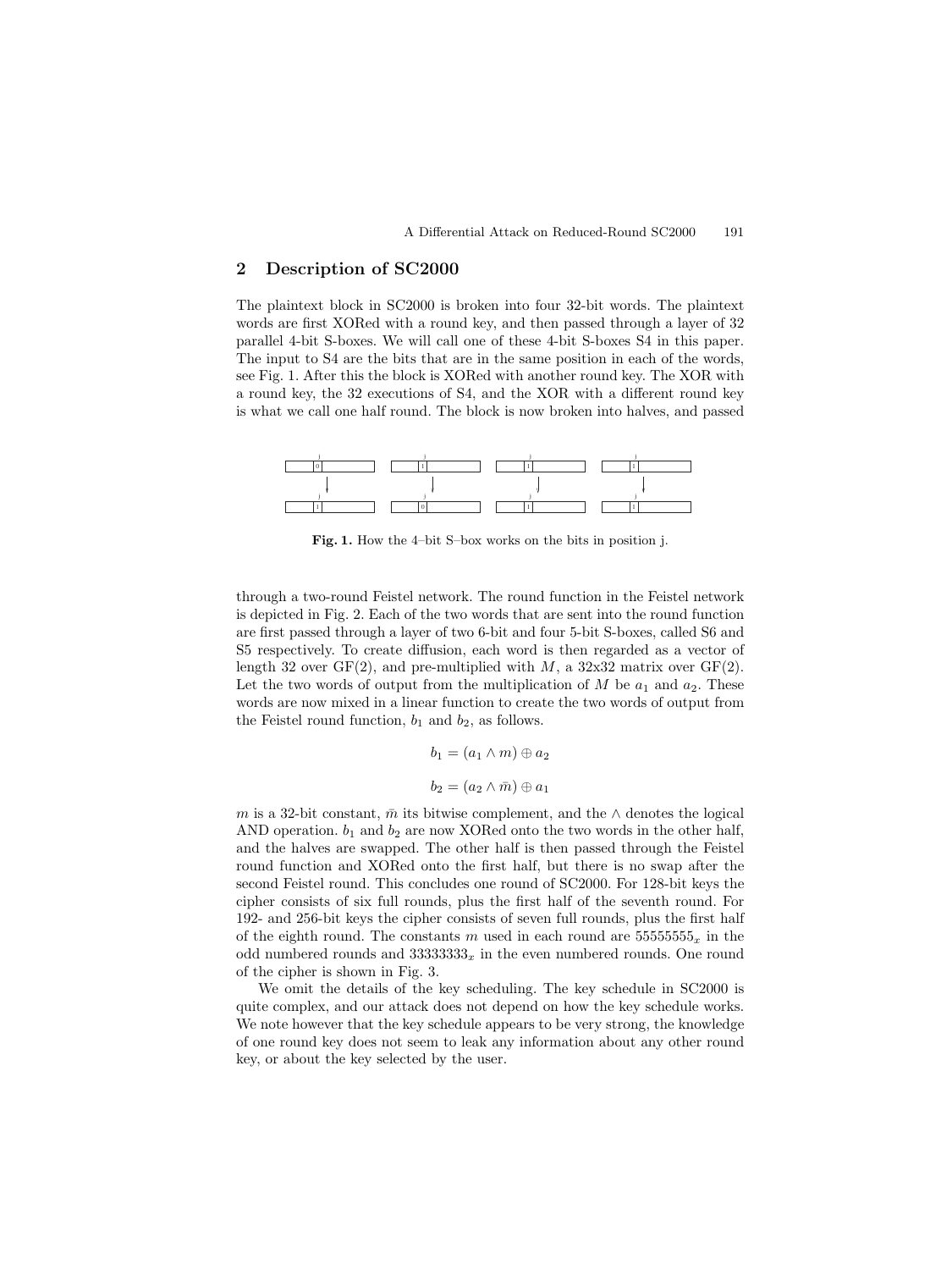192 Håvard Raddum and Lars R. Knudsen



Fig. 2. The Feistel round function.



**Fig. 3.** The round function of SC2000.

# **3 Searching for Differential Characteristics**

In [\[1\]](#page-8-0) and [\[5\]](#page-8-0) the designers have performed some differential cryptanalysis of SC2000. However, as shown in the sequel, the designers' search for characteristics was not sufficient, and several differentials exist with probabilities exceeding the bounds of the designers.

In order to explain how we found the differential used in our attack, we first define the *support* of an *n*-bit string  $w = (w_1, w_2, \dots, w_n)$ , written  $\chi(w)$  to be the set of coordinates where  $\boldsymbol{w}$  has a non-zero value.

$$
\chi(w) = \{i|w_i \neq 0\}
$$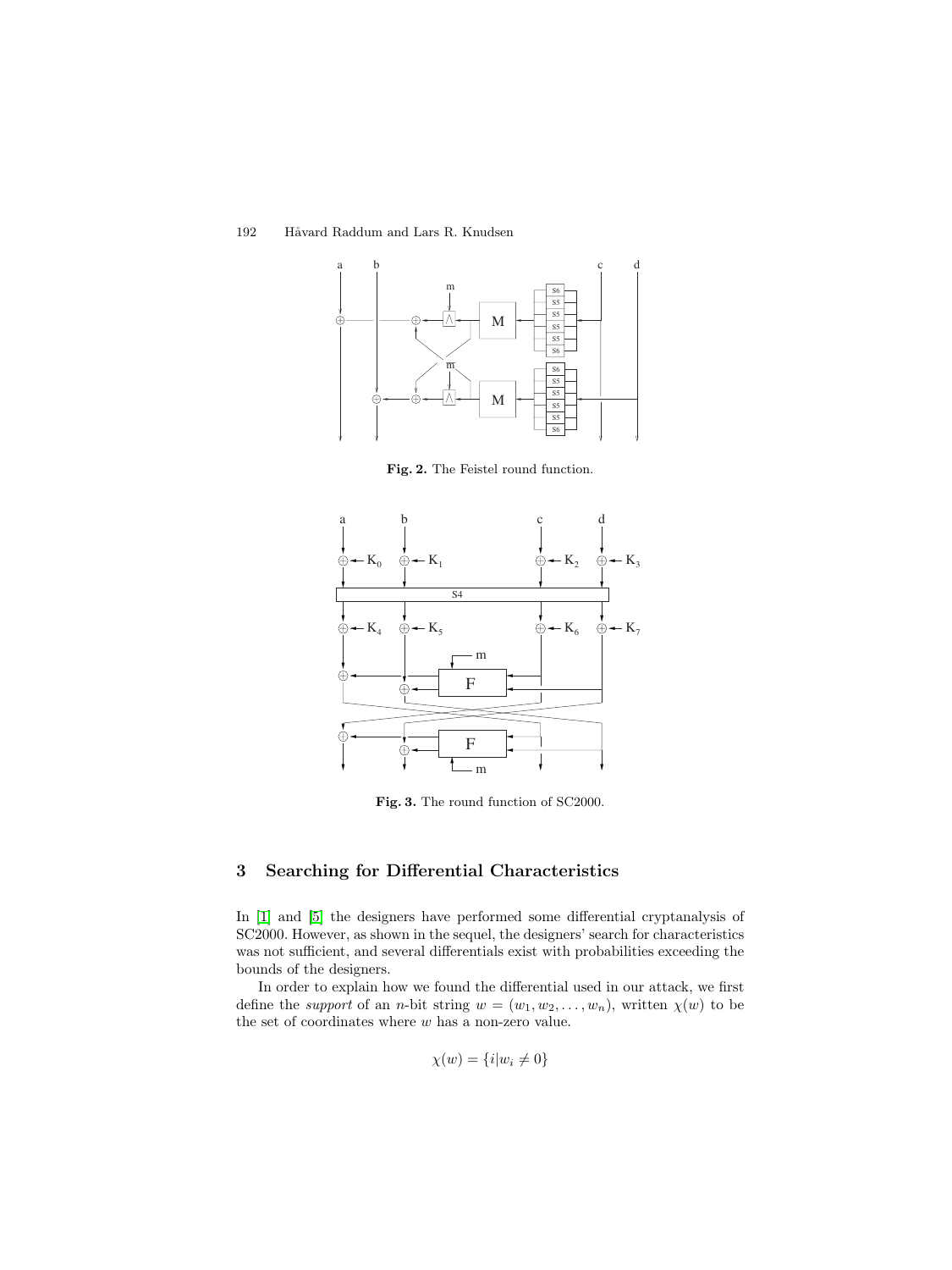We concentrated on the two first components of the  $F$ -function (see Fig. 2), namely the layer of S5's and S6's, and the multiplication with  $M$ . The F-function takes two 32-bit words as input, but they are not mixed with each other until after these two steps are executed, so we focused on only one of the input words. The idea was to find a differential  $\delta$  with low Hamming weight that mapped to a differential  $\epsilon$  after the S-boxes and the M-multiplication, such that  $\chi(\epsilon) \subseteq \chi(\delta)$ . To help us with this we first computed the two differential distribution tables for S5 and S6.

We searched through all 32-bit words of Hamming weight six or less, and for each word we did the following. The word (or differential)  $\epsilon$  was assumed to be the output of the M-multiplication. Since this is a linear component, we multiplied  $\epsilon$  with  $M^{-1}$  to find the  $\alpha$  that would map to  $\epsilon$  through M. By looking up in the two distribution tables, we then checked whether  $\epsilon$  could be mapped to  $\alpha$  through the layer of the S5 and S6 S-boxes.

We found 11 differentials of Hamming weight five, which only had four of the six S-boxes active and were mapped to themselves with some non-zero probability. None of the  $\epsilon$ 's of weight four or less could not be mapped to themselves, but for each of them we checked how many of the S-boxes that failed to do the required mapping from  $\epsilon$  to  $\alpha$ . We found one  $\epsilon$  of weight two, namely  $\epsilon = 40200000_x$ that mapped to the corresponding  $\alpha = f7d30017_x$  in four of the six S-boxes. By adding a 1-bit in the differences going into the two remaining S-boxes, we were able to produce  $\delta = \delta_0 = 40220001_x$  of weight four that is mapped to  $\alpha$  with probability  $2^{-18}$  (The probabilities are  $2^{-5}$  for the two S6's, and  $2^{-4}$  for the two active S5's). In fact, there are eight different  $\delta$ 's of weight four that can map to . In one of the two S-boxes that require a non-zero difference we can add the 1-bit in two different ways, and in the other S-box we can add the 1-bit in four different ways. The seven other  $\delta$ 's are

 $\delta_1 = 40220004_x, \delta_2 = 40220010_x, \delta_3 = 40220020_x, \delta_4 = 40300001_x,$ 

 $\delta_5 = 40300004_x, \delta_6 = 40300010_x, \delta_7 = 40300020_x$ 

Now the idea was to send the differentials 0 and  $\delta$  into the F-function, and have  $\delta$  map to  $\epsilon$ . In the third and last part of the F-function, the AND operation with the fixed masks does not effect the 0 difference. The AND operation applied to  $\epsilon$  will turn  $\epsilon$  into  $\epsilon_2 = 00200000_x$  when the mask  $33333333_x$  or aaaaaaaa $x_x$  is used, and turn  $\epsilon$  into  $\epsilon_4 = 40000000$  when the mask  $55555555_x$  or  $ccccccccc_x$  is used. Finally,  $\epsilon$  will be XORed onto the 0 difference and 0 will be XORed onto the difference that is either  $\epsilon_2$  or  $\epsilon_4$ . In total we have the differential characteristics  $(\delta,0) \stackrel{F}{\longrightarrow} (\epsilon_4,\epsilon)$  and  $(0,\delta) \stackrel{F}{\longrightarrow} (\epsilon,\epsilon_2)$  in a round where the mask 55555555 $5\pi$  is used, and the differential characteristics  $(\delta, 0) \stackrel{F}{\longrightarrow} (\epsilon_2, \epsilon)$  and  $(0, \delta) \stackrel{F}{\longrightarrow} (\epsilon, \epsilon_4)$ when the mask  $33333333_x$  is used. Each of these characteristics have probability  $2^{-18}$ .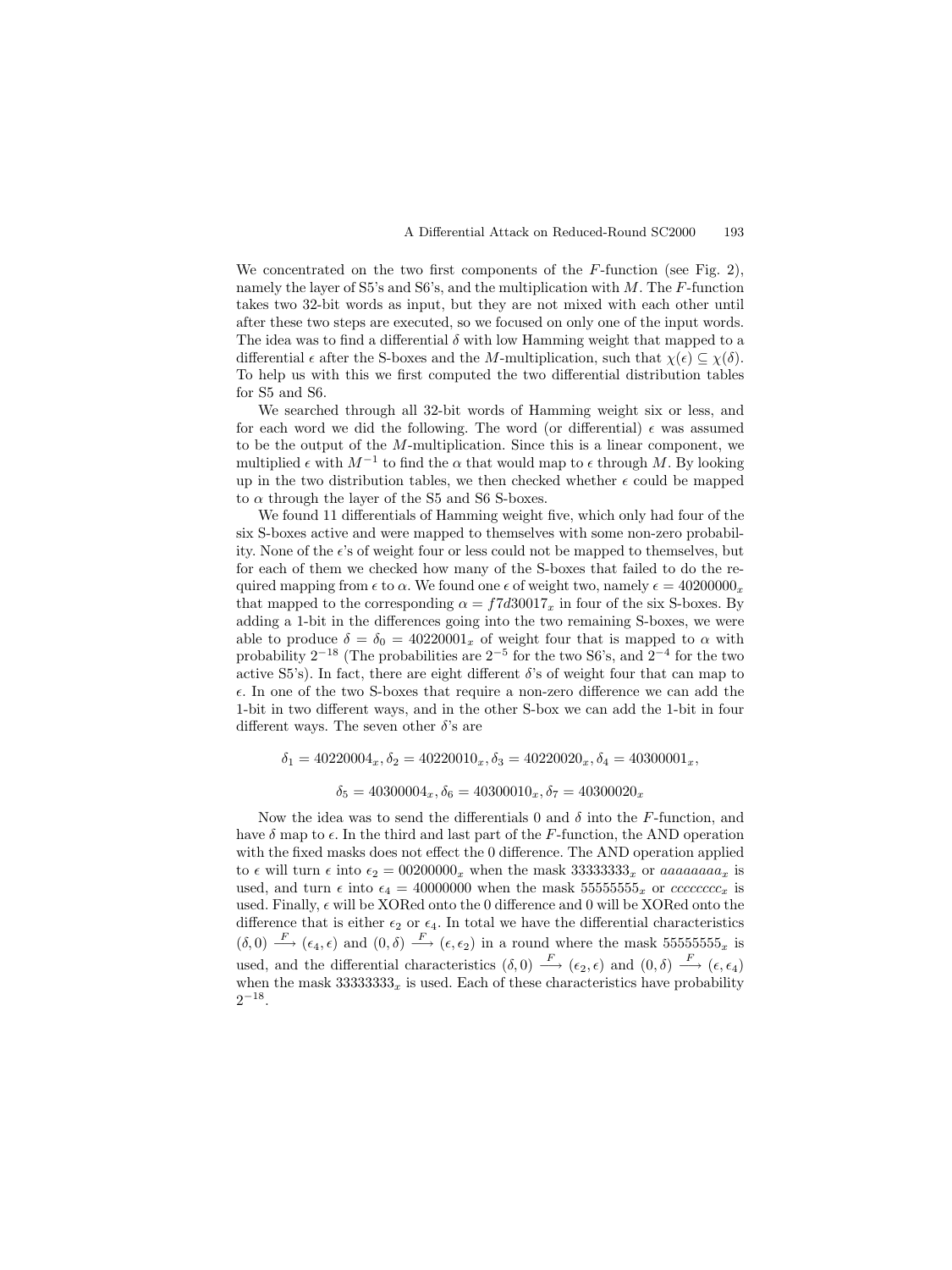194 Håvard Raddum and Lars R. Knudsen

#### **4 Building the One-Round Characteristics**

Let us now see how we can use  $\delta$  and  $\epsilon$  to create a differential characteristic through several rounds of SC2000.

#### **4.1 Two One-Round Differential Characteristics**

The first one-round characteristic, explained below, is shown in Figure 4, where we have omitted the additions of round keys since they do not affect the analysis. s Let  $(\delta, 0, 0, 0)$  be the difference in the blocks before the two Feistel rounds.



**Fig. 4.** A one–round differential characteristic with probability  $2^{-30}$ .

First the two rightmost words are sent through the F-function. They have difference  $(0,0)$ , so the output will have difference  $(0,0)$  with probability 1. This  $(0, 0)$ -difference is XORed onto the left half, and the halves are swapped so the difference before the second Feistel round is  $(0, 0, \delta, 0)$ . The right halves with difference  $(\delta, 0)$  are then sent into the F-function, and with probability  $2^{-18}$  the difference after multiplication with M will be  $(\epsilon, 0)$ . After this  $\epsilon$  will meet one of the masks 55555555<sub>x</sub> or 33333333<sub>x</sub>, so the output of F will be  $(\epsilon_2, \epsilon)$  or  $(\epsilon_4, \epsilon)$ . These outputs are XORed onto the left halves, and since there is no swap, the difference of the blocks becomes  $(\epsilon_2, \epsilon, \delta, 0)$  or  $(\epsilon_4, \epsilon, \delta, 0)$  before the S4 layer.

Since  $\delta$  has weight four and  $\chi(\epsilon_i) \subseteq \chi(\epsilon) \subseteq \chi(\delta)$ , there will only be four active S-boxes in the layer of the 32 S4's. Two of them will have input difference  $2_x$ , one will have input difference  $6_x$ , and one will have input difference  $e_x$ . All the differences  $2_x$ ,  $6_x$  and  $e_x$  can go to the difference  $4_x$  through S4, each with probability  $2^{-3}$ . So with probability  $(2^{-3})^4 = 2^{-12}$  we get the characteristic  $(\epsilon_i, \epsilon, \delta, 0) \xrightarrow{\tilde{S}_4} (0, \delta, 0, 0)$  through S4. All together, we get the following characteristic with probability  $2^{-18} \cdot 2^{-12} = 2^{-30}$ .

$$
(\delta, 0, 0, 0) \stackrel{F-F-S4}{\longrightarrow} (0, \delta, 0, 0)
$$

The other useful one-round characteristic is the one that starts with the difference  $(0, \delta, 0, 0)$ . After the first Feistel round with the swap the difference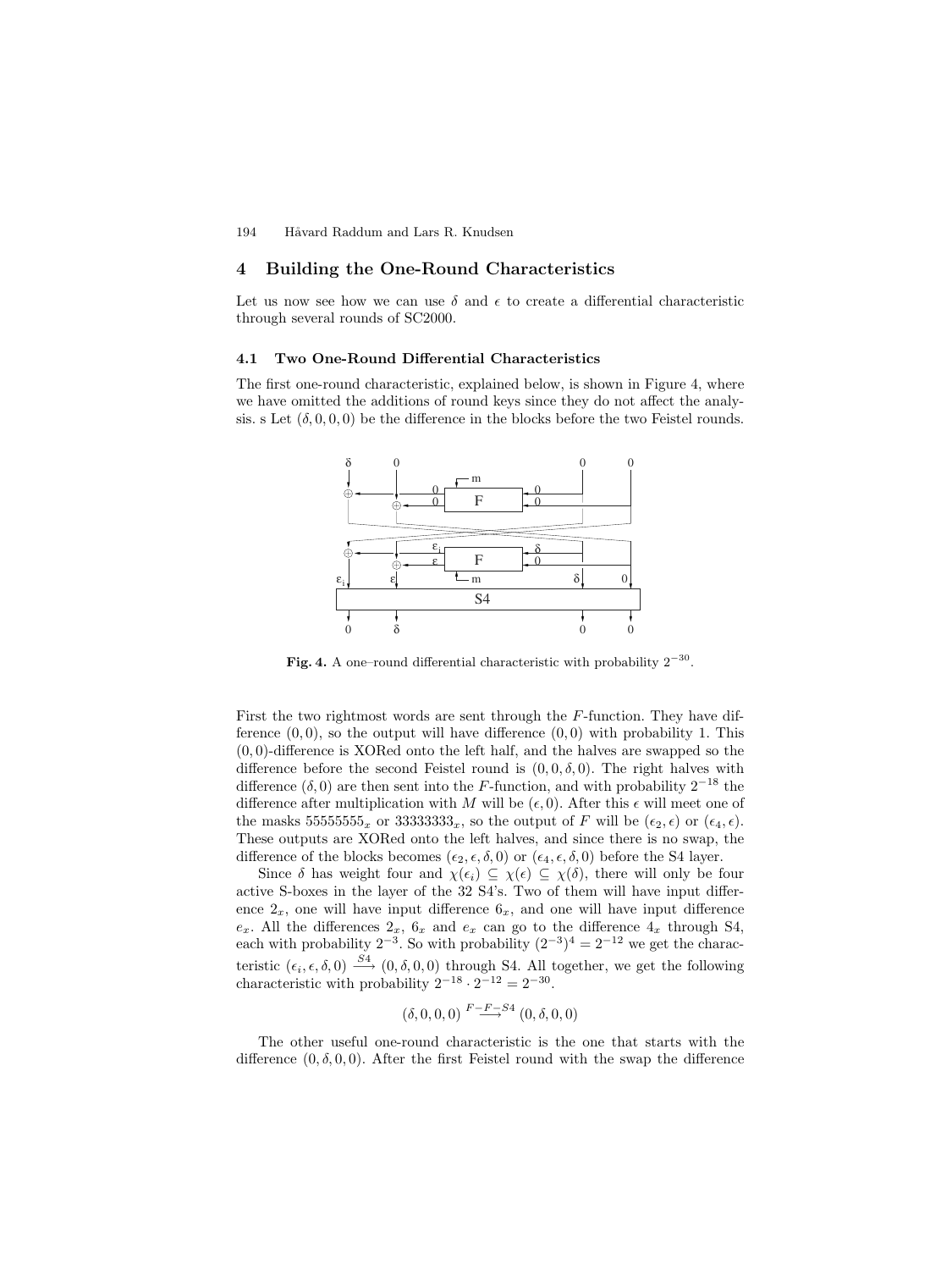becomes  $(0, 0, 0, \delta)$ . With probability  $2^{-18}$  the right half difference  $(0, \delta)$  becomes  $(0, \epsilon)$  after multiplication with M. The output difference of F will then be  $(\epsilon, \epsilon_2)$ or  $(\epsilon, \epsilon_4)$  and after the XOR with the left halves the difference will be  $(\epsilon, \epsilon_i, 0, \delta)$ . Two of the input differences to S4 will now be  $1_x$ , one of them will be  $9_x$  and one will be  $d_x$ . The  $1_x$  and  $d_x$  differences can lead to the difference  $8_x$  with probability  $2^{-3}$ , and the  $9_x$  difference goes to  $8_x$  with probability  $2^{-2}$ . This gives us the following one-round characteristic with probability  $2^{-29}$ .

$$
(0, \delta, 0, 0) \stackrel{F-F-S4}{\longrightarrow} (\delta, 0, 0, 0)
$$

#### **4.2 Concatenating the One-Round Characteristics**

The differential characteristics above start and end just before the Feistel rounds. The cipher itself begins with the application of the S4 layer, but the characteristics we build by concatenating the one-round characteristics will start after the first half of the first round. The next section explains how to use these characteristics.

The characteristic  $(\delta, 0, 0, 0) \xrightarrow{F-F-S4} (0, \delta, 0, 0)$  can be concatenated with  $(0, \delta, 0, 0) \xrightarrow{F-F-S4} (\delta, 0, 0, 0)$ . By doing this, we get the following differential characteristic through three and a half rounds with probability  $2^{-107}$ .

$$
(\delta,0,0,0) \stackrel{F-F-S4}{\longrightarrow} (0,\delta,0,0) \stackrel{F-F-S4}{\longrightarrow} (\delta,0,0,0) \stackrel{F-F-S4}{\longrightarrow} (0,\delta,0,0) \stackrel{F-F}{\longrightarrow} (\epsilon,\epsilon_4,\delta,0)
$$

The other characteristic is the one starting with input  $(0, \delta, 0, 0)$ .

$$
(0,\delta,0,0) \xrightarrow{F-F-S4} (\delta,0,0,0) \xrightarrow{F-F-S4} (0,\delta,0,0) \xrightarrow{F-F-S4} (\delta,0,0,0) \xrightarrow{F-F} (\epsilon_2,\epsilon,\delta,0)
$$

This characteristic has probability  $2^{-106}$ .

#### **5 Extracting Bits from the First and Last Round Key**

In this section we will explain how to extract up to 32 bits from both the first and last round key in a 4.5-round variant of SC2000.

#### **5.1 How to Find 16 KeyBits of the First and Last Round Key**

The characteristics in the previous section do not start with the plaintext difference, but with the difference after the first S4 layer. To use these characteristics, we create structures  $\Sigma$  of  $2^{16}$  plaintexts as follows. Fix the bits going into the 28 S4's that are not affected by  $\delta$ , and let the 16 bits going into the S4's determined by  $\delta$  take on all  $2^{16}$  values. Let  $\Delta_8 = (\delta, 0, 0, 0), \Delta_4 = (0, \delta, 0, 0), \Omega_1 = (\epsilon, \epsilon_4, 0, \delta)$ and  $\Omega_2 = (\epsilon_2, \epsilon, \delta, 0)$ . For each plaintext  $P \in \Sigma$ , the plaintext  $P \oplus \Delta_i$  is also in  $Σ$ , for  $i = 4, 8$ . In other words, of the  $\binom{2^{16}}{2} \approx 2^{31}$  pairs in  $Σ$  there are  $2^{15}$  pairs with difference  $\Delta_4$  and  $2^{15}$  pairs with difference  $\Delta_8$ . Encrypting the plaintexts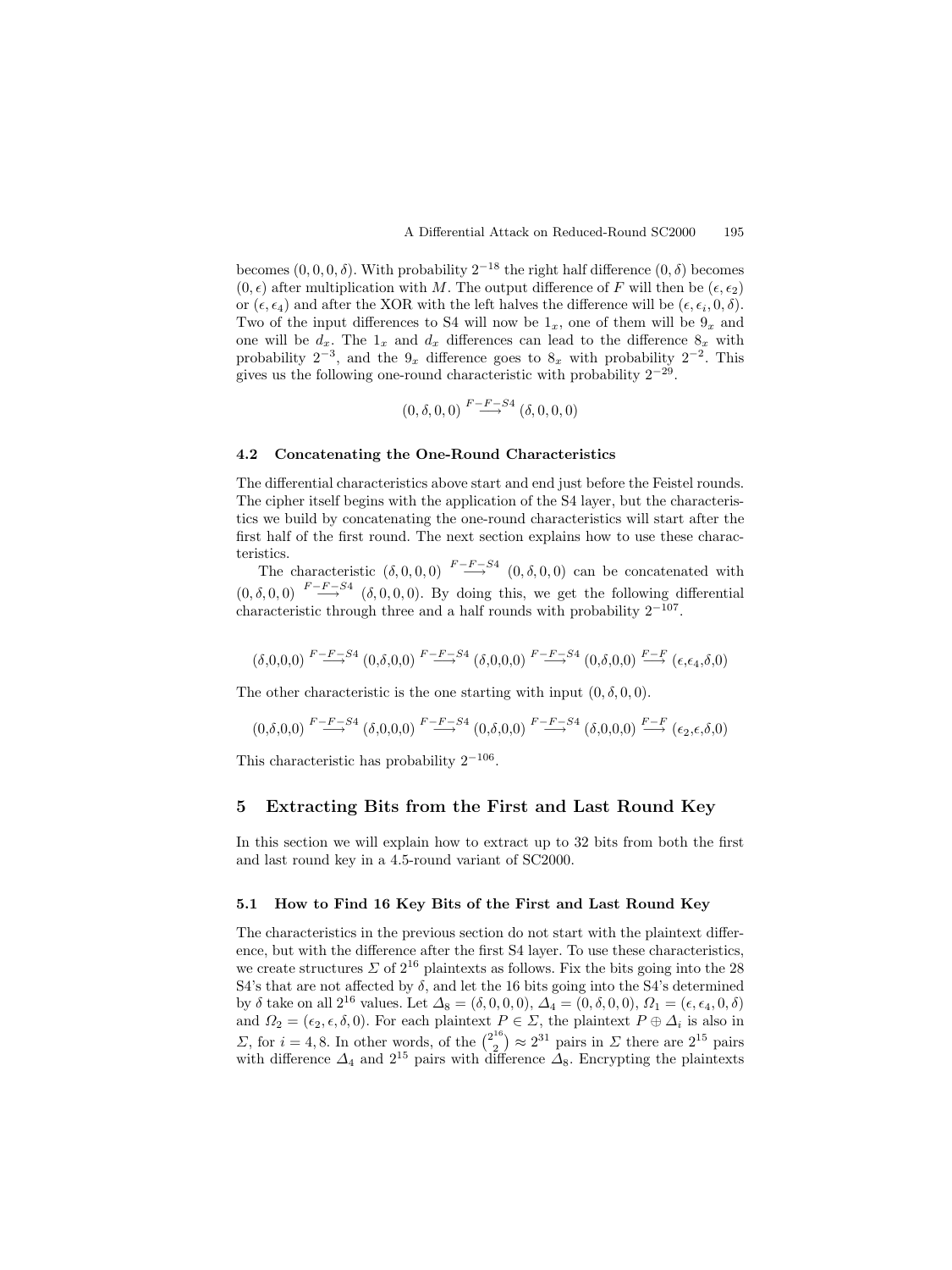#### 196 Håvard Raddum and Lars R. Knudsen

in  $\Sigma$  through the first S4 layer does not change the structure in any essential way. The 112 fixed bits remain fixed, and the other 16 bits range over all  $2^{16}$ values. So there will be  $2^{15}$  pairs in  $\Sigma$  that have difference  $\Delta_4$ , and  $2^{15}$  pairs that have difference  $\Delta_8$  after encryption through the first S4 layer. A randomly chosen input difference to one S4 will have the possibility to go to the output difference  $4_x$  with probability  $1/2$ , so the probability that a randomly chosen pair of texts from  $\Sigma$  will have the possibility of having difference  $\Delta_4$  after S4 is  $2^{-4}$ . By the same argument, the probability that a pair of texts from  $\Sigma$  can have the difference  $\Delta_8$  after S4 is approximately  $2^{-4}$ . In total, the probability that a randomly chosen pair of texts from  $\Sigma$  has difference  $\Delta_4$  or  $\Delta_8$  after S4 is 2−3.

We call a pair of plaintexts that follows either of the two characteristics from Section 4 a *right* pair, and a pair of plaintexts that does not follow any of these characteristics a wrong pair.

The probability that a structure contains a right pair is  $2^{15} \cdot (2^{-106} + 2^{-107}) =$  $3 \cdot 2^{-92}$ . After encrypting  $2^{93}$  structures, we expect to have  $2^{93} \cdot 3 \cdot 2^{-92} = 6$  right pairs among the  $2^{31} \cdot 2^{93} = 2^{124}$  pairs we get from the structures. We filter out most of the wrong pairs as follows.

Find potential good pairs by inserting the  $2^{16}$  ciphertexts from one structure in a hash-table according to 20 bits in the first word (see [\[4\]](#page-8-0)). The ciphertexts in a right pair will be inserted in the same position in the table. If a pair is a right pair, all of the 112 bits corresponding to the inactive S4's must be equal. This gives a filtering factor of  $2^{-112}$ . If a pair of ciphertexts are equal in these 112 bits, check the differences in the four S4's corresponding to  $\delta$ . If the pair is a right pair, it must be possible that the output difference from the last S4-layer has had input differences  $\Omega_1$  or  $\Omega_2$ . As explained above, a random pair passes this test with probability  $2^{-3}$ . If a ciphertext pair is a right pair, and had difference  $\Omega_1$  before the last S4, then the pair of plaintexts must have had the possibility to get the difference  $\Delta_8$  after the initial S4. A random pair passes this test with probability  $2^{-4}$ . Likewise, a right pair that has difference  $\Omega_2$  before the last S4 must have had difference  $\Delta_4$  after the first S4, and the probability that this holds for a random pair is  $2^{-4}$ .

With these steps we have a filtering factor of  $2^{-119}$ . After using this filtering procedure on the  $2^{124}$  different pairs we expect to be left with  $2^{124} \cdot 2^{-119} = 32$ pairs, among which we expect six right pairs.

The main part of the work to generate 16 potentially right pairs comes from the  $2^{109}$  encryptions required. The memory requirements to get the 16 potentially good pairs is small. In addition to the potential right pairs, we only need to hold  $2^{16}$  plaintexts and the corresponding  $2^{16}$  ciphertexts in memory at the same time.

The rest of the attack follows along the lines of a standard differential attack. For each of the ciphertexts in the 16 potentially right pairs, guess on the 16 key bits from the last round key corresponding to the active S-boxes. For each guess, decrypt the ciphertext bits in the active S4's, if the decrypted values have one of the input differences  $\Omega_1$  or  $\Omega_2$ , suggest these bits as part of the last round key.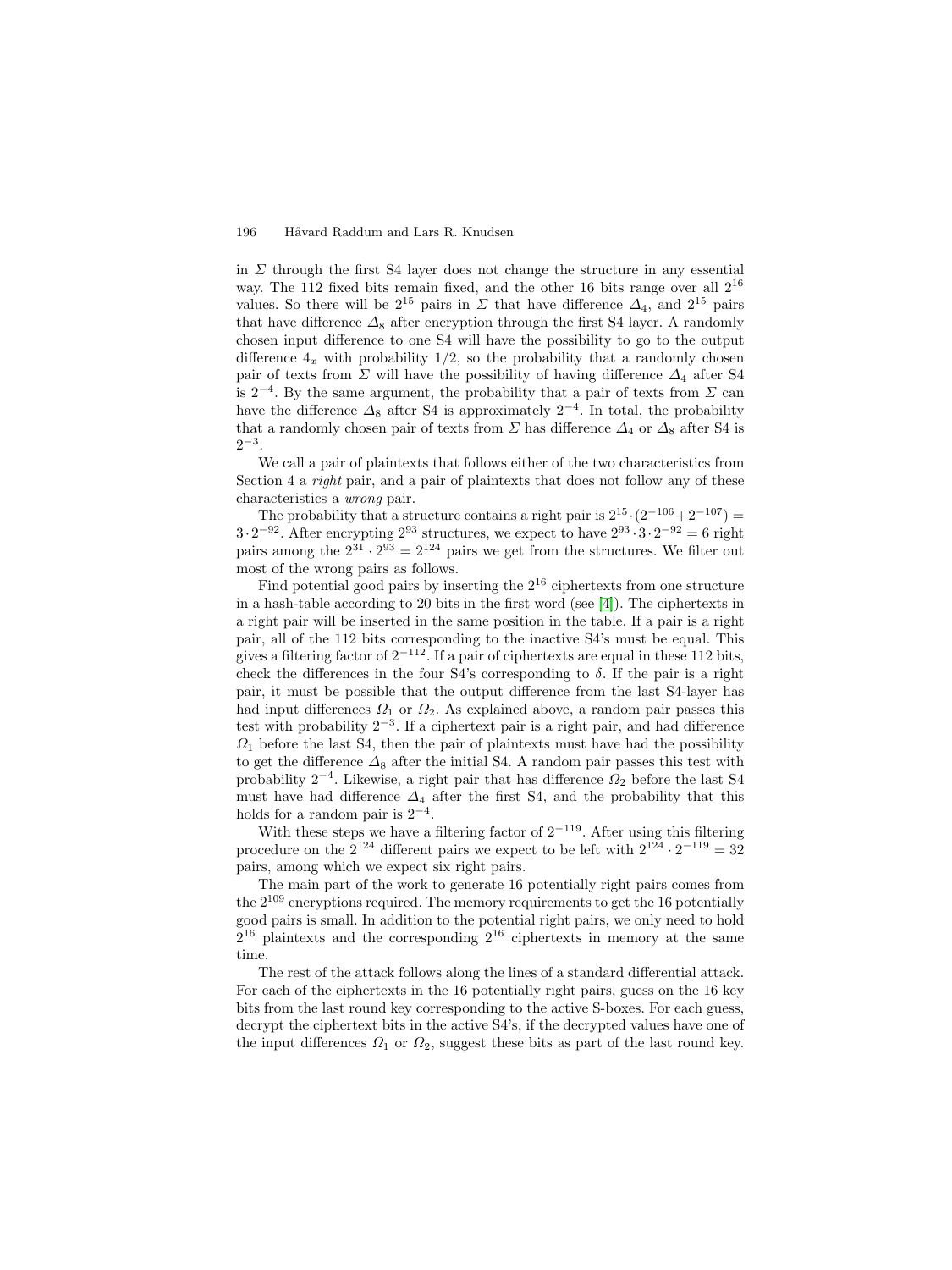The correct value will be suggested for each right pair. For each  $\Omega_i$ , there will be 2 - 4 4-bit values suggested for each S-box, and the values suggested by each S-box can be combined in  $2^4$  -  $4^4$  different ways. Since we accept both  $\Omega_1$  and  $\Omega_2$ as input difference, we will get 32 - 512 suggestions for the 16 key bits. The right value will be suggested for every right pair, i.e. six times. The suggestions of the wrong values are expected to be distributed more or less uniformly over the 2<sup>16</sup> different values, so it is highly unlikely that any wrong value will be suggested six times. Take the most suggested value as the correct bits in the last round key.

We find 16 bits of the first round key in the same manner. Guess on the 16 bits corresponding to the active S4's in the first round, and for each guess, encrypt each pair of plaintexts through the active S4's. If a pair gets the difference  $\Delta_4$ or  $\Delta_8$ , suggest the value as part of the first round key. Again there will be 32 -512 suggestions for every pair. We expect the correct value to be suggested six times, and the incorrect values to be more or less uniformly distributed over the  $2^{16}$  values. Again we take the most suggested value as the correct one.

## **5.2 How to Find Another 16 Bits**

We can repeat the attack described above for a different  $\delta$ , say for  $\delta_5 = 40300004_x$ , to find 16 bits of the first and last round keys. Among the key bits we will find, eight of them will be the same as we found using  $\delta_0$ , because the two active S-boxes defined by  $\epsilon$  will overlap in both attacks. So repeating the attack with  $\delta_5$  will only yield eight new bits in the two round keys. After this we have found 24 bits of each key. The last eight bits we can get are the ones that correspond to the S4's defined by  $00000010_x$  and  $00000020_x$ . They can be found by repeating the attack with  $\delta$ 's using these S-boxes, like  $\delta_2 = 40220010_x$  and  $\delta_3 = 40220020_x$ . Repeating the attack four times gives an overall complexity of  $2^{111}$ .

#### **6 Conclusions**

For a 4.5 round variant of SC2000, we have shown how to find 32 bits of both the first and the last round key, using  $2^{111}$  chosen plaintexts. The strong key schedule in SC2000 prevents us from actually breaking 4.5 rounds by searching exhaustively for the remaining 96 bits in the first or last round key, since we can not easily deduce the other round keys from them.

This paper may teach us a different lesson, though. Several places in [\[1\]](#page-8-0), the designers hint that SC2000 can be thought of as an advanced Feistel cipher. The layer of 4-bit S-boxes between every other Feistel round can be regarded as a cryptographically stronger component than the swap of halves found in ordinary Feistel ciphers. This S-box layer certainly gives better confusion than a simple swap, but it introduces another weakness not found in regular Feistel ciphers.

It was shown in [\[5\]](#page-8-0) that in SC2000 it is possible to have a differential characteristic that feeds every other Feistel round with a 0-difference. This is not possible in a regular Feistel cipher. In this paper we have extended the search